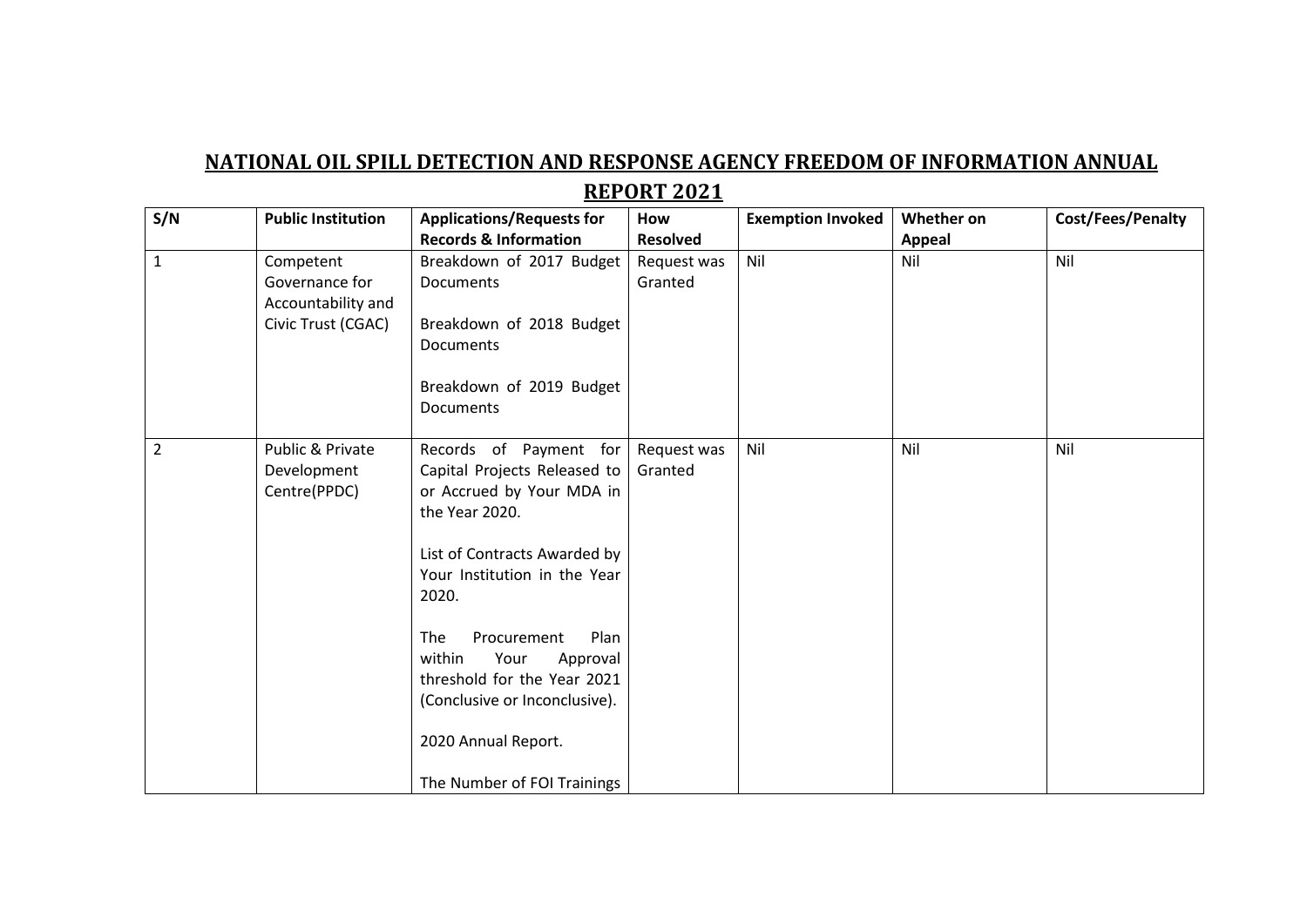|   |                               | Had in the Year 2020.                     |             |     |     |     |
|---|-------------------------------|-------------------------------------------|-------------|-----|-----|-----|
|   |                               |                                           |             |     |     |     |
|   |                               | The Name and Contact of                   |             |     |     |     |
|   |                               | The Organizations FOI Desk                |             |     |     |     |
|   |                               | Officers.                                 |             |     |     |     |
|   |                               | A Copy of the Latest FOI                  |             |     |     |     |
|   |                               | Report.                                   |             |     |     |     |
|   |                               | <b>NOCOPO</b><br>About<br>The             |             |     |     |     |
|   |                               | Platform, Whether or not                  |             |     |     |     |
|   |                               | Agency<br>Provides<br>The                 |             |     |     |     |
|   |                               | Procurement Data on The                   |             |     |     |     |
|   |                               | Platform and Any Challenges               |             |     |     |     |
|   |                               | The Agency May be Facing.                 |             |     |     |     |
| 3 | Oil and Gas                   | JIV Report of the Oil Spillage            | Request was | Nil | Nil | Nil |
|   | <b>Producing Areas</b>        | on 16" NUN River Kolo                     | Granted     |     |     |     |
|   | Enlightenment and             | Creek Pipeline of 31 <sup>st</sup> March, |             |     |     |     |
|   | Empowerment                   | 2021.                                     |             |     |     |     |
|   | Initiative (OGPAEEI)          |                                           |             |     |     |     |
| 4 | Federal Ministry of           |                                           | Request is  | Nil | Nil | Nil |
|   | Justice                       |                                           | Pending.    |     |     |     |
|   | FWD:                          |                                           | Laboratory  |     |     |     |
|   | <b>Black Rock Law</b>         |                                           | Analysis    |     |     |     |
|   | <b>Chambers Request</b>       |                                           | Results     |     |     |     |
|   | of 6 <sup>th</sup> May, 2021. |                                           | Will be     |     |     |     |
|   |                               |                                           | Available   |     |     |     |
|   |                               |                                           | When        |     |     |     |
|   |                               |                                           | Completed.  |     |     |     |
| 5 | <b>Basis Rights Watch</b>     | of Payment for<br>Record                  | Request was | Nil | Nil | Nil |
|   |                               | Capital Projects Released or              | Granted     |     |     |     |
|   |                               | Accrued by Your Office in                 |             |     |     |     |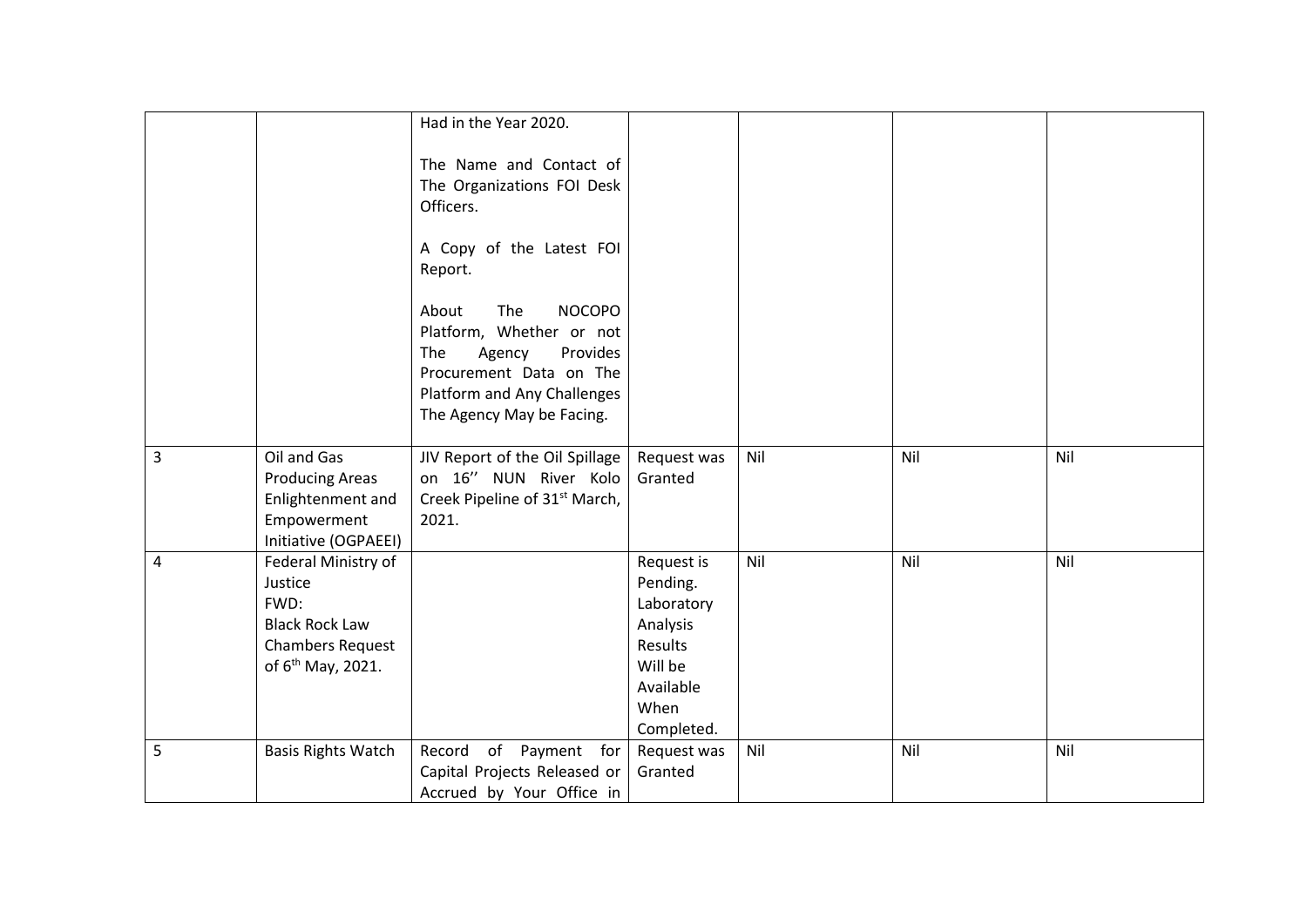|   |               | the Year 2019.                |                    |     |     |     |
|---|---------------|-------------------------------|--------------------|-----|-----|-----|
|   |               |                               |                    |     |     |     |
|   |               | List of Contracts Awarded in  |                    |     |     |     |
|   |               | the Year 2019.                |                    |     |     |     |
|   |               |                               |                    |     |     |     |
|   |               | The<br>Procurement<br>Plan    |                    |     |     |     |
|   |               | within<br>Approval<br>or      |                    |     |     |     |
|   |               | Threshold For the Year        |                    |     |     |     |
|   |               | 2020.                         |                    |     |     |     |
|   |               |                               |                    |     |     |     |
|   |               | The Number of FOI Trainings   |                    |     |     |     |
|   |               | in The Year 2019.             |                    |     |     |     |
|   |               |                               |                    |     |     |     |
|   |               | The Names and Contacts of     |                    |     |     |     |
|   |               | The FOI Desk Officers.        |                    |     |     |     |
|   |               |                               |                    |     |     |     |
|   |               | A Copy of The Latest FOI      |                    |     |     |     |
|   |               | Annual Report.                |                    |     |     |     |
| 6 | <b>BudgiT</b> | Materials<br>Containing       | <b>Request Not</b> | Nil | Nil | Nil |
|   |               | Information Relating to Any   | Held by Our        |     |     |     |
|   |               | Grant or Contract by or       | Agency             |     |     |     |
|   |               | Between The Agency and        |                    |     |     |     |
|   |               | Another Public Institution or |                    |     |     |     |
|   |               | Private Organization.         |                    |     |     |     |
|   |               |                               |                    |     |     |     |
|   |               | of<br>Public-Private<br>List  |                    |     |     |     |
|   |               | Partnership Projects Entered  |                    |     |     |     |
|   |               | into By Your MDA if any       |                    |     |     |     |
|   |               | including<br>Contractors      |                    |     |     |     |
|   |               | Details, Contract Amount,     |                    |     |     |     |
|   |               | Project Duration and Type of  |                    |     |     |     |
|   |               |                               |                    |     |     |     |
|   |               | Project.                      |                    |     |     |     |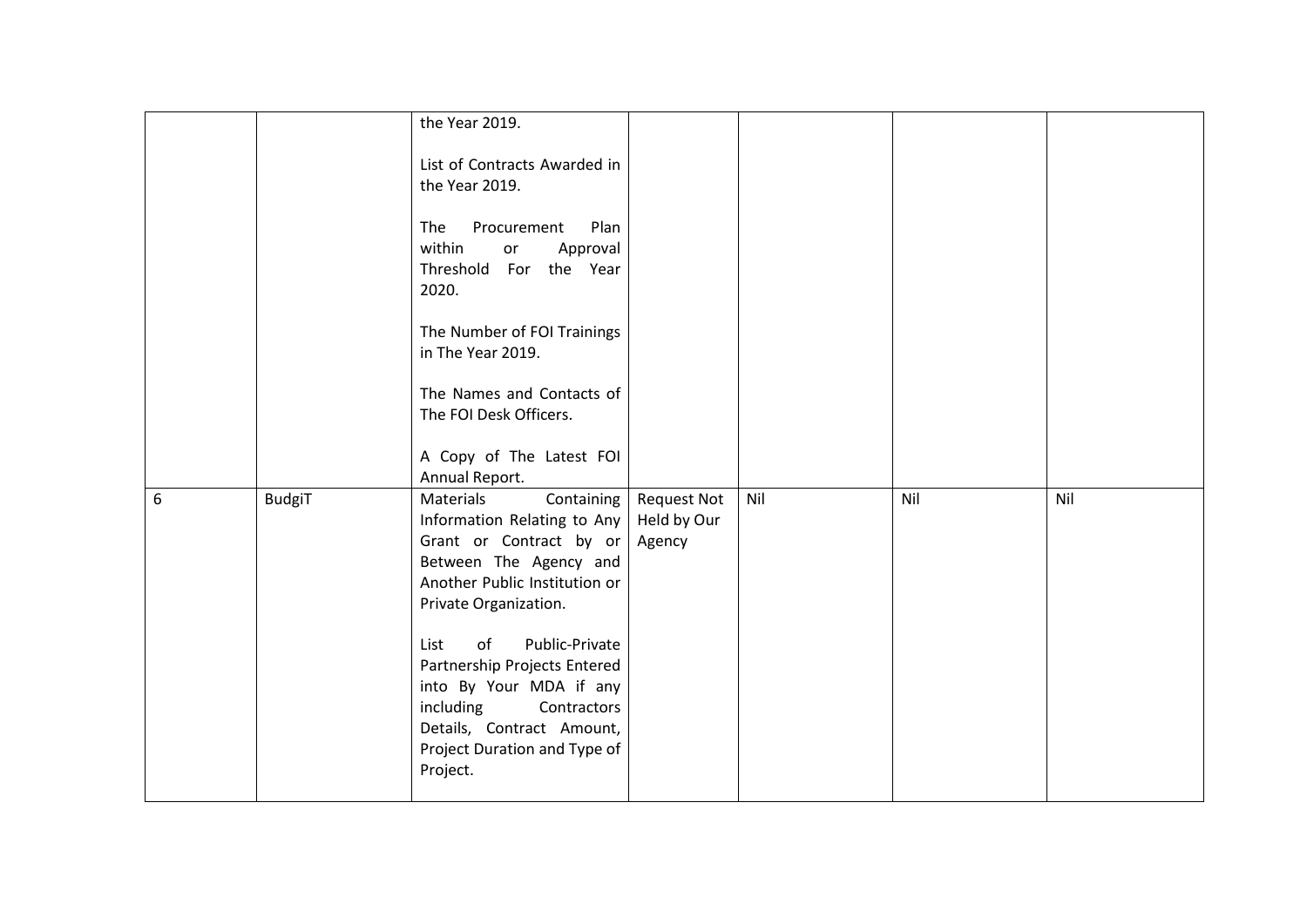|   |                                                                  | List of Contracts Terminated<br>by The Agency in 2019 &<br>2020 including Letters of<br>Termination<br>Stating<br>The<br>Such<br>Reason<br>For<br>Termination.<br>Number of Constituency<br>Implemented<br>Projects<br>Within 2015 - 2020 and<br>their Implementation Status. | Request<br>Does Not<br>Exist |     |     |                                                     |
|---|------------------------------------------------------------------|-------------------------------------------------------------------------------------------------------------------------------------------------------------------------------------------------------------------------------------------------------------------------------|------------------------------|-----|-----|-----------------------------------------------------|
| 7 | International<br>Centre For<br>Investigative<br>Reporting (ICIR) | List of Projects Sponsored By<br>Federal<br>Law<br>Makers<br>& House of<br>(Senators<br>Representatives)<br>2015<br>2020                                                                                                                                                      | Request<br>Does Not<br>Exist | Nil | Nil | Nil                                                 |
| 8 | I.M. Okobia &<br>Associates                                      | Identity of The Oil Spiller<br>A Detailed Report of The<br>Assessed Damages Caused<br>by The Oil Spillage to The<br>Kokori<br>Community<br>in<br>East LGA, Delta<br>Ethiope<br>State.<br>A Detailed Report of The<br>Compensation Packages for<br>The Affected Community.     | Request<br>Does Not<br>Exist | Nil | Nil | Nil                                                 |
| 9 | The Richland<br>Associates                                       | Visit<br>Joint<br>Investigation<br>Report of The Oil Spill<br>Incident of November 9 <sup>th</sup> ,<br>2012 at Ibeno LGA, Uyo,                                                                                                                                               | Request Was<br>Granted       | Nil | Nil | N7,520<br>Cost of Duplication<br>& Courier services |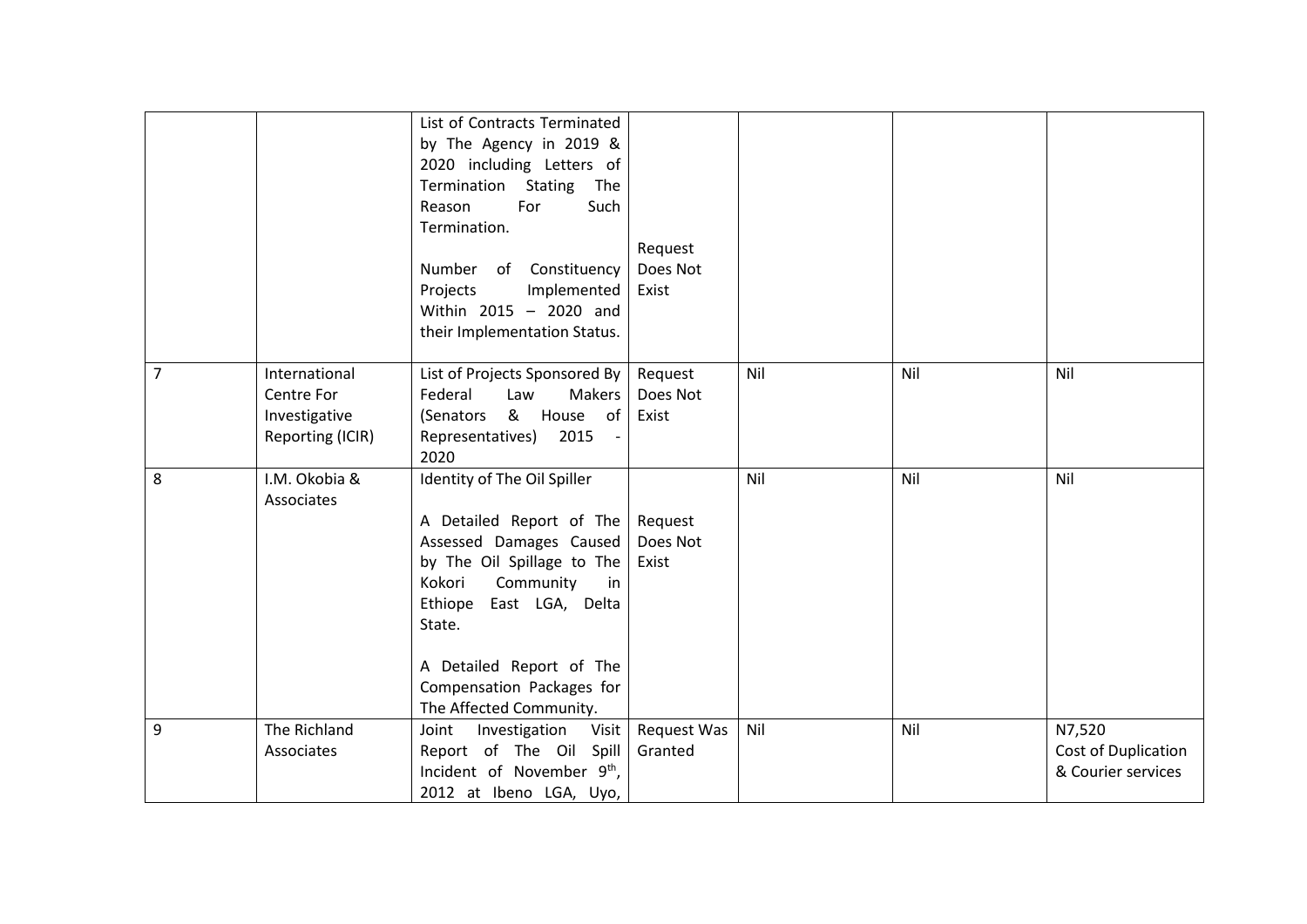|  | Akwa Ibom State.                            |              |  |  |
|--|---------------------------------------------|--------------|--|--|
|  | Inspection<br>Post Clean-up<br>Report (PCI) |              |  |  |
|  | Post Spill Impact Assessment<br>(PSIA)      |              |  |  |
|  | Damage Assessment Report                    | Request      |  |  |
|  | & Compensation Status.                      | Undergoing   |  |  |
|  |                                             | Regulatory   |  |  |
|  |                                             | Review (Will |  |  |
|  |                                             | be Available |  |  |
|  |                                             | Once         |  |  |
|  |                                             | Completed)   |  |  |